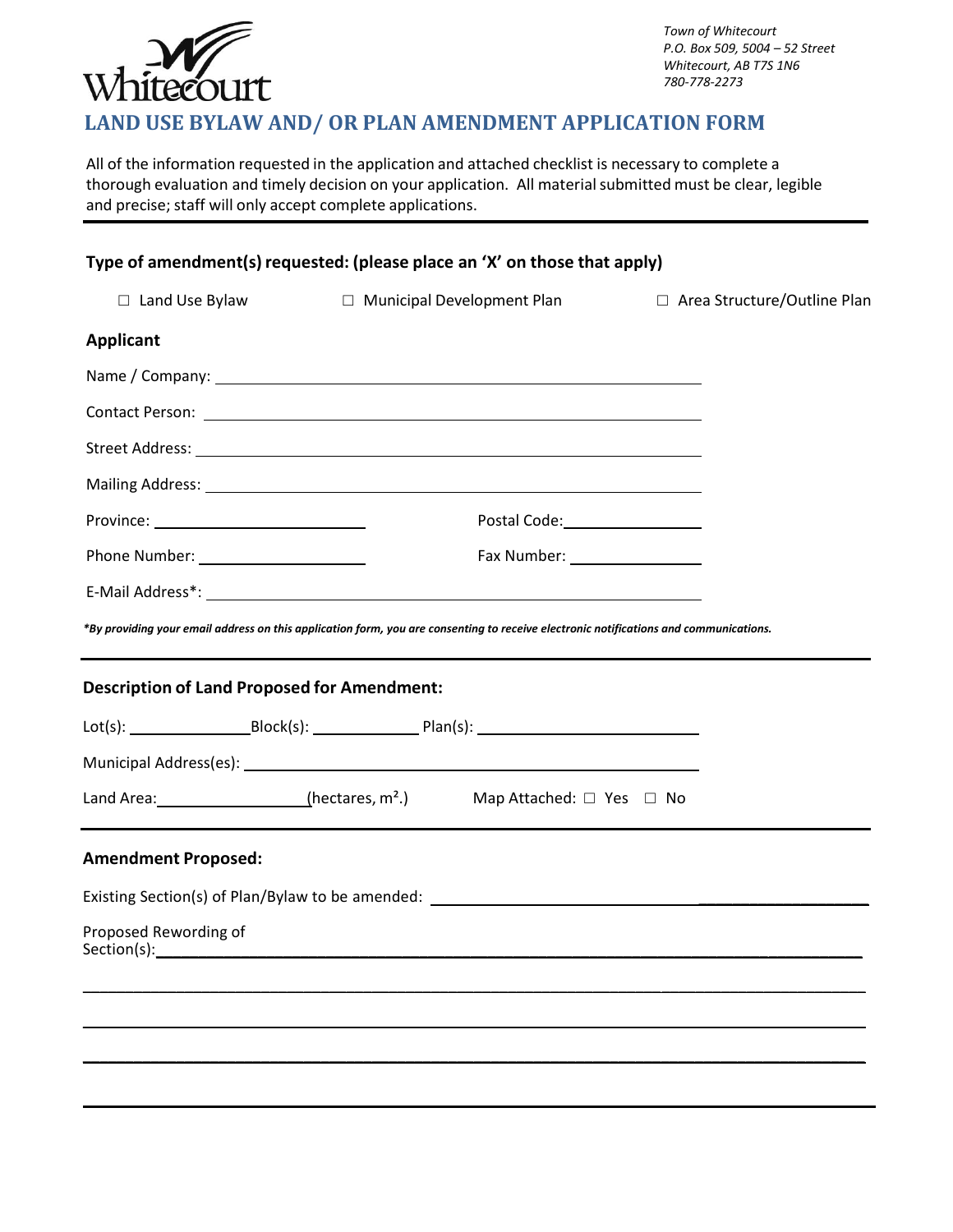

*Town of Whitecourt P.O. Box 509, 5004 – 52 Street Whitecourt, AB T7S 1N6 780-778-2273*

## **For Land Use Bylaw Re-Zoning Amendment only:**

Existing Land Use District/Zoning:

Proposed Land Use District/Zoning:

## **Applicant's Rationale**

Please provide your rationale for requesting the proposed amendment. You may use the space below or prepare a separate statement and attach it to this application. This submission will be included in any reports presented to the Town of Whitecourt Municipal Planning Commission and Town Council. (Attach additional pages if necessary.)

\_\_\_\_\_\_\_\_\_\_\_\_\_\_\_\_\_\_\_\_\_\_\_\_\_\_\_\_\_\_\_\_\_\_\_\_\_\_\_\_\_\_\_\_\_\_\_\_\_\_\_\_\_\_\_\_\_\_\_\_\_\_\_\_\_\_\_\_\_\_\_\_\_\_\_\_\_\_\_\_\_\_\_\_\_\_\_\_\_\_\_\_

\_\_\_\_\_\_\_\_\_\_\_\_\_\_\_\_\_\_\_\_\_\_\_\_\_\_\_\_\_\_\_\_\_\_\_\_\_\_\_\_\_\_\_\_\_\_\_\_\_\_\_\_\_\_\_\_\_\_\_\_\_\_\_\_\_\_\_\_\_\_\_\_\_\_\_\_\_\_\_\_\_\_\_\_\_\_\_\_\_\_\_\_

\_\_\_\_\_\_\_\_\_\_\_\_\_\_\_\_\_\_\_\_\_\_\_\_\_\_\_\_\_\_\_\_\_\_\_\_\_\_\_\_\_\_\_\_\_\_\_\_\_\_\_\_\_\_\_\_\_\_\_\_\_\_\_\_\_\_\_\_\_\_\_\_\_\_\_\_\_\_\_\_\_\_\_\_\_\_\_\_\_\_\_\_

\_\_\_\_\_\_\_\_\_\_\_\_\_\_\_\_\_\_\_\_\_\_\_\_\_\_\_\_\_\_\_\_\_\_\_\_\_\_\_\_\_\_\_\_\_\_\_\_\_\_\_\_\_\_\_\_\_\_\_\_\_\_\_\_\_\_\_\_\_\_\_\_\_\_\_\_\_\_\_\_\_\_\_\_\_\_\_\_\_\_\_\_

\_\_\_\_\_\_\_\_\_\_\_\_\_\_\_\_\_\_\_\_\_\_\_\_\_\_\_\_\_\_\_\_\_\_\_\_\_\_\_\_\_\_\_\_\_\_\_\_\_\_\_\_\_\_\_\_\_\_\_\_\_\_\_\_\_\_\_\_\_\_\_\_\_\_\_\_\_\_\_\_\_\_\_\_\_\_\_\_\_\_\_\_

\_\_\_\_\_\_\_\_\_\_\_\_\_\_\_\_\_\_\_\_\_\_\_\_\_\_\_\_\_\_\_\_\_\_\_\_\_\_\_\_\_\_\_\_\_\_\_\_\_\_\_\_\_\_\_\_\_\_\_\_\_\_\_\_\_\_\_\_\_\_\_\_\_\_\_\_\_\_\_\_\_\_\_\_\_\_\_\_\_\_\_\_

\_\_\_\_\_\_\_\_\_\_\_\_\_\_\_\_\_\_\_\_\_\_\_\_\_\_\_\_\_\_\_\_\_\_\_\_\_\_\_\_\_\_\_\_\_\_\_\_\_\_\_\_\_\_\_\_\_\_\_\_\_\_\_\_\_\_\_\_\_\_\_\_\_\_\_\_\_\_\_\_\_\_\_\_\_\_\_\_\_\_\_\_

\_\_\_\_\_\_\_\_\_\_\_\_\_\_\_\_\_\_\_\_\_\_\_\_\_\_\_\_\_\_\_\_\_\_\_\_\_\_\_\_\_\_\_\_\_\_\_\_\_\_\_\_\_\_\_\_\_\_\_\_\_\_\_\_\_\_\_\_\_\_\_\_\_\_\_\_\_\_\_\_\_\_\_\_\_\_\_\_\_\_\_\_

\_\_\_\_\_\_\_\_\_\_\_\_\_\_\_\_\_\_\_\_\_\_\_\_\_\_\_\_\_\_\_\_\_\_\_\_\_\_\_\_\_\_\_\_\_\_\_\_\_\_\_\_\_\_\_\_\_\_\_\_\_\_\_\_\_\_\_\_\_\_\_\_\_\_\_\_\_\_\_\_\_\_\_\_\_\_\_\_\_\_\_\_

#### **Additional Amendment Application Requirements:**

Attach the following information to the application:

- $\Box$  A copy of the current Certificate of Title(s) for the subject lands, dated no later than 30 days from the date of the application and one copy of each easement document, right-of-way, restrictive covenant or other legal document registered on the property that affects the use of the lands. If either the registered landowner or the applicant is registered as a numbered company, the names of the principals of the numbered company need to be listed.
- $\Box$  Drawing or site map showing the lands proposed to be rezoned/amended complete with dimensions and areas of each district, and/or
- $\Box$  Proposed section of Plan/Bylaw to be amended including proposed wording of section and reasoning(s) for the amendment.